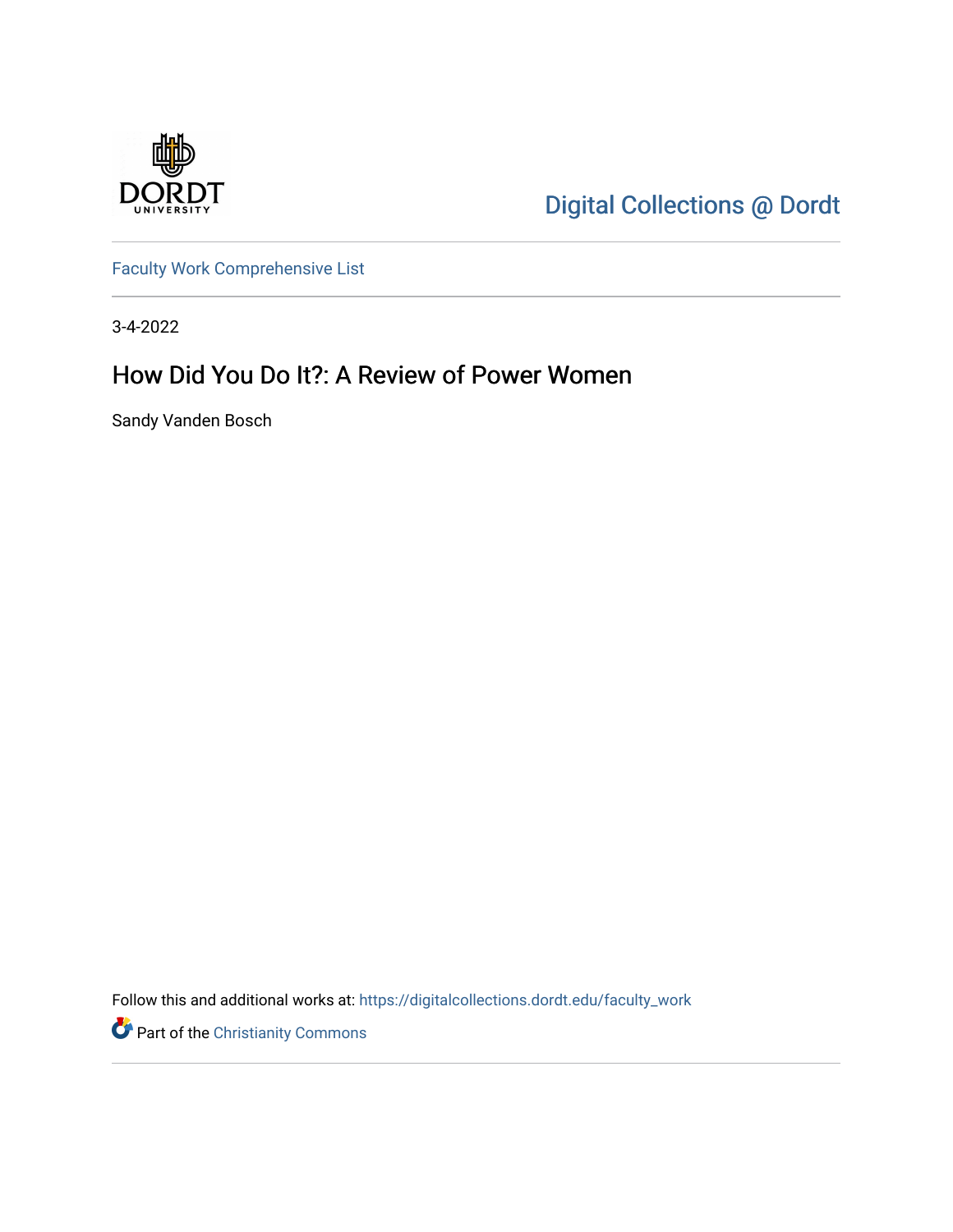### How Did You Do It?: A Review of Power Women

#### Abstract

"It took a village... to help us raise our daughters."

Posting about the book Power Women from In All Things - an online journal for critical reflection on faith, culture, art, and every ordinary-yet-graced square inch of God's creation.

<https://inallthings.org/how-did-you-do-it-a-review-of-power-women/>

#### Keywords

In All Things, book review, Power Women, stories, motherhood, faith, academy, Nancy Wang Yuen, Deshonna Collier-Goubil

#### **Disciplines**

**Christianity** 

#### **Comments**

[In All Things](http://inallthings.org/) is a publication of the [Andreas Center for Reformed Scholarship and Service](http://www.dordt.edu/services_support/andreas_center/) at Dordt [University](http://www.dordt.edu/).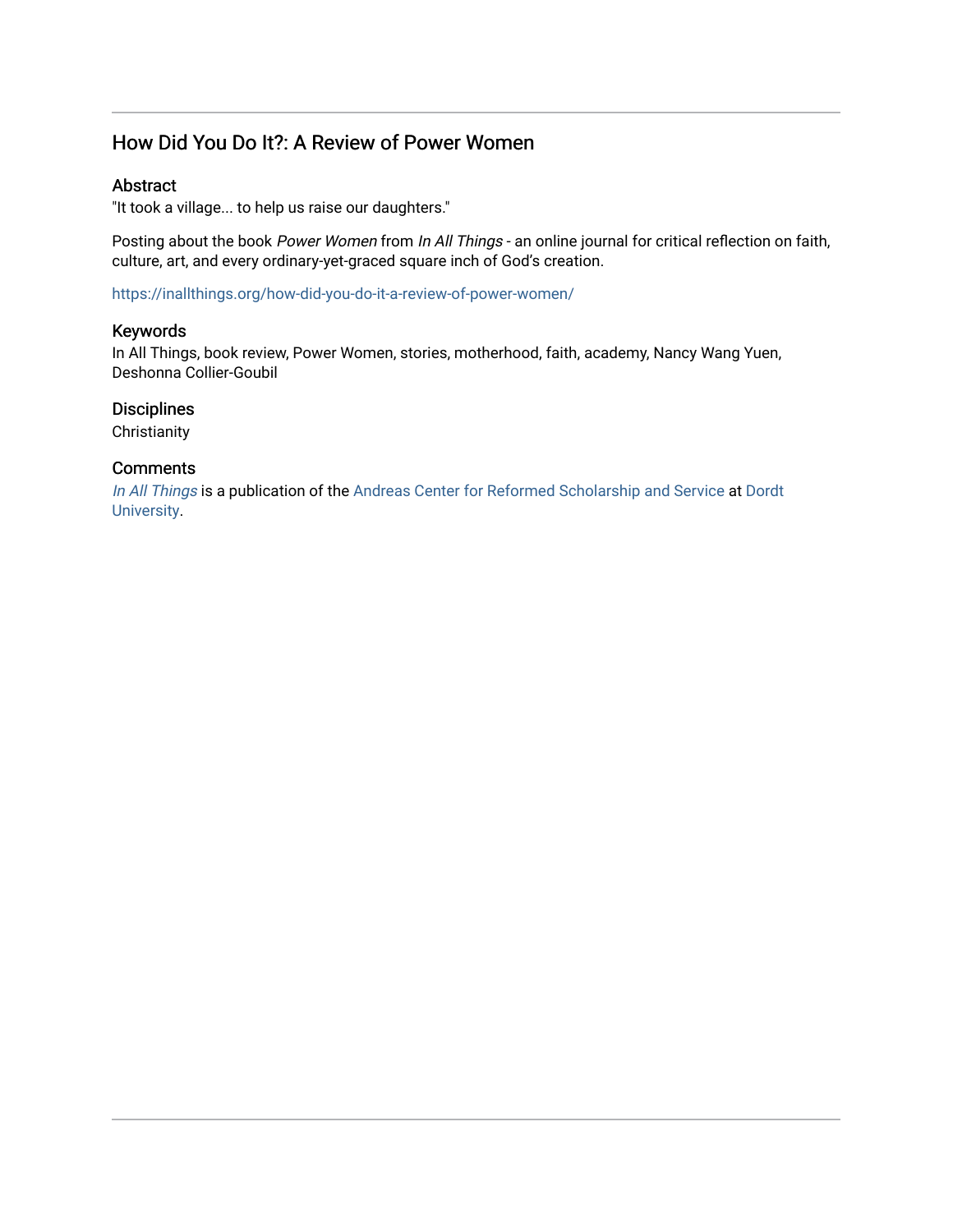# **How Did You Do It?: A Review of** *Power Women*

#### **[Sandy Vanden Bosch](https://inallthings.org/author/sandy-vanden-bosch/)**

#### **March 4, 2022**

**Title:** *Power Women: Stories of Motherhood, Faith, and the Academy* **Editors:** Nancy Wang Yuen, Deshonna Collier-Goubil

**Publisher:** IVP Academic **Publishing Date:** October 5, 2021 **Pages:** 248 (Paperback) **ISBN:** 978-0830853069

"How did you do it?"

A coworker posed that question to me during our semester break at our women's faculty book discussion of *Power Women: Stories of Motherhood, Faith, and the Academy*. It has been bouncing around in my head ever since.

How did I do it?

My quick answer: I did it by the grace of God, with a wonderful partner husband, and surrounded by a church that embraced us. But I didn't do it in a small community. And I didn't do it in an academic environment. Thus, while my story differs from my current colleagues, our struggles are resoundingly similar. It is the challenge that many of us face as moms in the workforce.

What I did was raise two daughters as a working mother without the assistance of our family close by to lend a hand. Our families did help on occasional weekends or a week in the summer, but the nearest family was two hours away. My husband was a family practitioner delivering babies, and I was the controller of a growing hospitality firm that meant frequent travel.

How did I do it?

The most honest answer was that I did not do it. *We* did it. The community that was part of our life helped my husband and I raise our daughters. Our church family became our "in-town family" and assisted us: our teenage babysitter's parents, our Bible study, the GEMS counselors, the people we sat by in church, my husband's worship team, and countless others. The church was the hands and feet of Christ in helping a young couple who had no nearby family figure out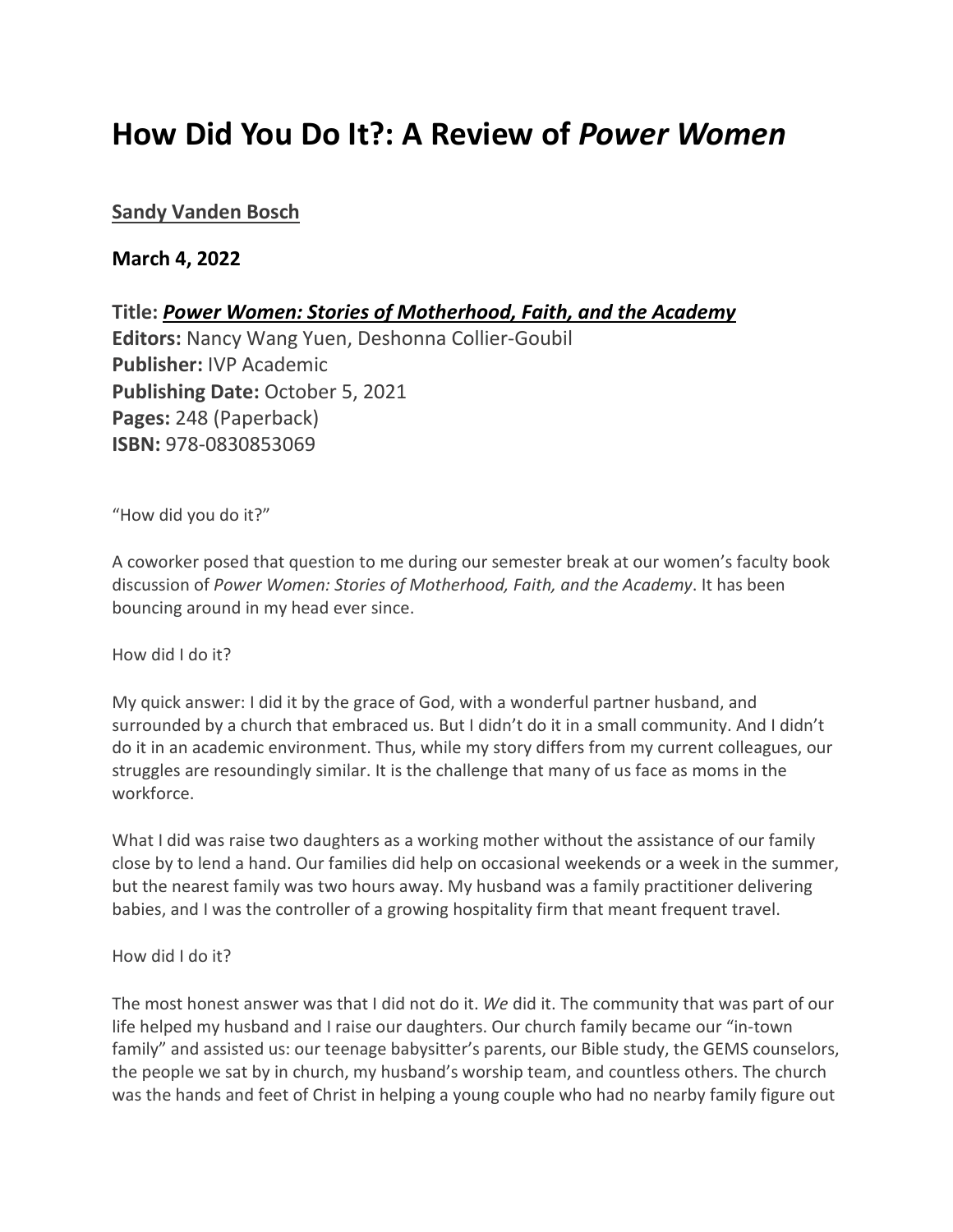how to parent their first daughter while we were starting our careers. When our second daughter came along four years later, the structure already existed to support our growing family.

It did not happen overnight, and it was not intentional. But when we got in a bind, we asked for favors from people. It was hard to do, but someone at church (I no longer remember who) looked me straight in the eye and challenged my attitude of self-sufficiency: they told me that if I didn't allow people to help me when they offered, I denied them the opportunity to bless me with their gifts.

Wow! That got my attention. I love to bless others. I love to "treat" people. I love to do random acts of kindness. But how dare I not allow others to use the gifts given to them by God to bless me?

1 Corinthians 12 tells us of our many spiritual gifts and how we are all part of the body of Christ, His church. And we each have unique gifts by which to bless the church. Romans 12:3-8 also encourages us, as living sacrifices, to use our gifts in serving each other. So, the church blessed us: they encouraged us, prayed with and for us, helped us grow in our faith, and watched our girls when I had to travel when my husband was on call. They drove our daughters with their daughters to school events, hosted overnight playdates, and became the hands and feet of Christ to us. And even now, through a career change and five hours distance, they remain very dear to our daughters and us.

As I read the last section of *Power Women*, entitled "Navigating Support," I recalled and affirmed to my female colleagues the importance and truth of the chapter, "It Takes a Village." It took a village in my story to help us raise our daughters. But it also required me to extend grace to myself not to have to be a "perfect mom" and do it all by myself. And it takes us all, extending grace to each other, to ask how we can help.

When we baptize our children, it is not only the family that takes the vow to raise their children to know the Lord. The church vows to support each family to raise their children. When we say, "We do, God helping us," it means we are part of the village for that family.

We need to ask how we can help. Sometimes, we need to extend offers of help, even when help is not asked of us. We need to have open eyes to young parents that might need a night of free babysitting. We need to look for busy parents with active children who might need a helping hand in some way. We need to look for those with no nearby family that might need adoptive grandparents. Now that my daughters are raised, it is my role to look for ways to bless those around me.

How did I do it?